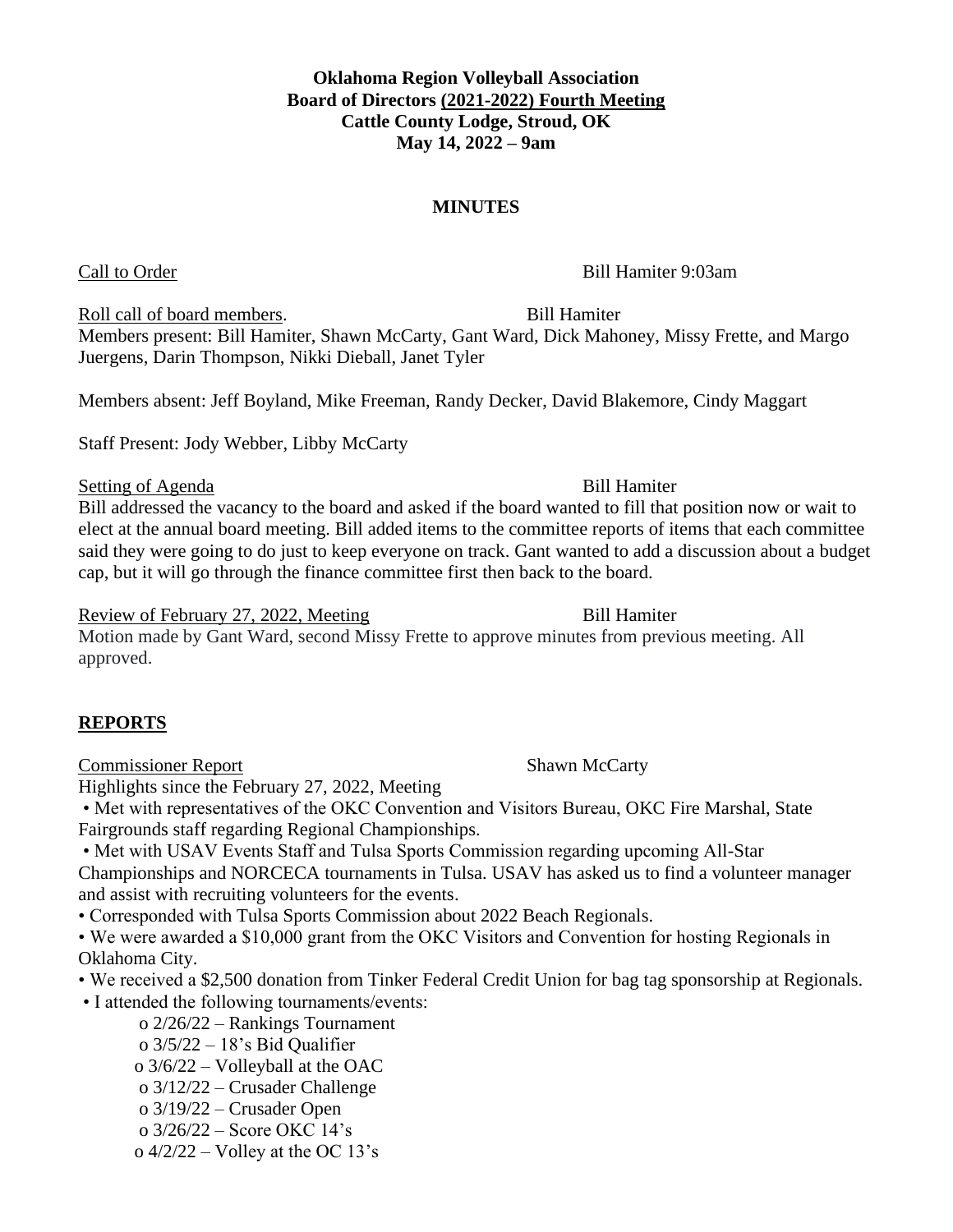o 4/2/22 – Score OKC 15's o 4/9/22 – Score OKC 16's o 4/16/22 – Crusader Championships o 4/23/22 – Score OKC 15's o 4/30/22 – Regional Championships o March 2022 – RVA Mid-Year meeting in Kansas City o April RVA Marketing & Branding Meeting (Virtual) o May 2022 – RVA Competition Committee Meeting (Virtual) o May 2022 – USAV/Tulsa Sports Commission Meeting (Virtual) • The following teams earned bids from National Qualifiers o OP2 14 EP (Open & USA)

o Charge 14 UA (Liberty) o Tulsa Power14-1 (Liberty) o OP2 15 EP (USA)

o Tulsa Power 15-1 (Liberty)

o UPVBC 17 Open (Open)

• We currently have two adult teams registered to play in the USAV Open Championships (1 male and 1 female).

Tulsa is showing some interest in having regionals again. Shawn will look at starting a 2-year rotation and agreement with the State Fair and Tulsa. 2023 Regionals will be held in OKC.

Motion to approve made by Dick Mahoney second by Janet Tyler, all approved.

6. Beach Report McCarty/Blakemore/Chartier

o We have confirmed facility availability with the City of Tulsa Parks Department and are holding our Beach Regional Championships on June 17-19, 2022, at Helmerich Park.

o Beach Coordinator, David Blakemore, is working with the City of Tulsa and the Tulsa Sports Commission staff. We are working on a list of items we will need for the event

### . • Other Beach Programming

o USAV has announced a strategic alliance with the AVP to focus on the growth and enhancement of beach volleyball in the United States. We have a few clubs that are dual affiliating events with USAV and AVP sanctioning.

o We have kicked off our beach season and several events have already taken place

o USAV is holding a Beach Club Championships as well as the USAV Beach National

Championships. They are sending me info on this event. We will distribute this info to our beach clubs once we get it.

Motion to approve made by Janet Tyler, second by Missy Frette, all approved.

### HP/All Star Report Shawn McCarty

• We had a three-person committee vet applications from 12 coaches for the All-Star Championships. We hired the following coaches:

- o Nikki Dieball and Anna Howle for the Future Select Team
- o Mike Freeman and Lee Johnson for the Select Red Team
- o Drew McCarty and Joe Skinner for the Select White team

o Jeff Boyland and Shelby Swanson for the Youth Team.

• After visiting with stakeholders, the Finance Committee, and the Executive Committee, we have added two boy's teams (Select & Youth) for the All-Star Championships. Asa Freeman will coach one team. The coach for the second team is TBD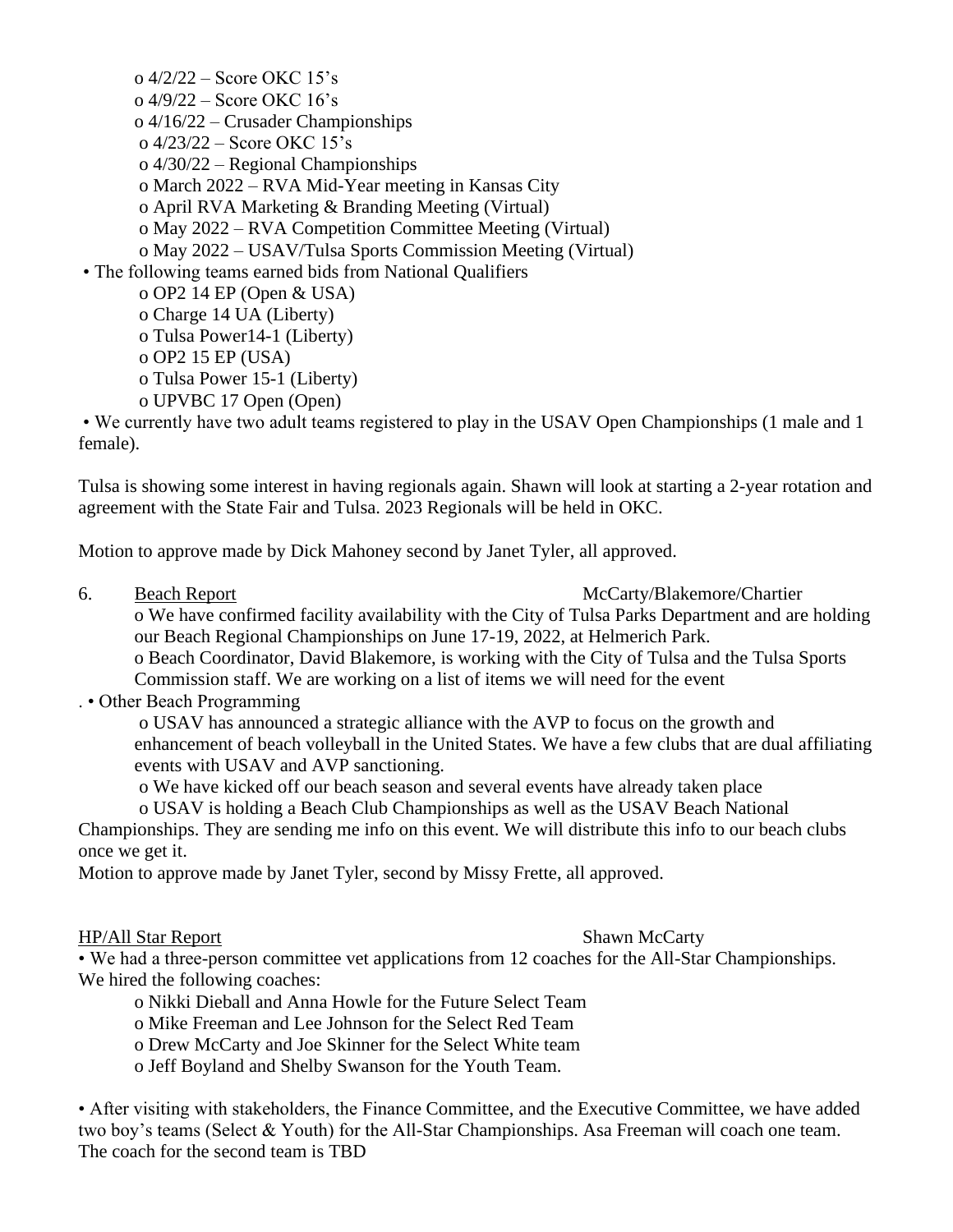• We hosted tryouts for both boys and girls on Friday April 29th at the Bennett Center. We had 134 total athletes attend the tryouts.

• There are currently 70 teams registered for the All-Star Championships. This is up from 44 last year.

• I have been attending virtual meetings with USAV, Tulsa Sports Commission, Cox Business Center about the NORCECA U19 Championships that are being held in conjunction with the All-Star Championships. We will be disseminating information about volunteer opportunities for this event.

Motion to approve made by Janet Tyler, second by Dick Mahoney, all approved.

### Registrar Report Libby McCarty

As of May 13, 2022, we had 4940 registered members with active memberships. For the last season 2020- 2021 we had 4520.

Here is the breakdown by registration: 567 - Adult coaches 19 - Adult players 187 - Chaperone 3807 - 17 and under junior players 222 - 18s only junior players 28 - Oklahoma Junior Aged Coaches 8 - Oklahoma Outdoor/Summer Junior 18s Player 20 - Oklahoma Outdoor/Summer Junior 17 & Under Player 4- Oklahoma NTDP Participant 81 - Oklahoma Officials/Tournament Directors

Below is the list of new clubs for the 2021-2022 Season. Tulsa Power Volleyball Oklahoma PWP **OKVA** Southwest Attack Synergy Volleyball Oklahoma Boys Volleyball Association PC Legacy City Club CORE OSSM Volleyball Club Lady Rider Club Extra Effort 405 Drive Volleyball Club

Motion to approve made by Janet Tyler, second by Gant Ward, all approved.

Treasurer's Report **Margo Juergens** Report reviewed by all in attendance. There are still some big-ticket items that have not come out including courts and shipping. Those will be updated as transactions happen.

Motion to approve report made by Janet Tyler, second by Missy Frette, all approved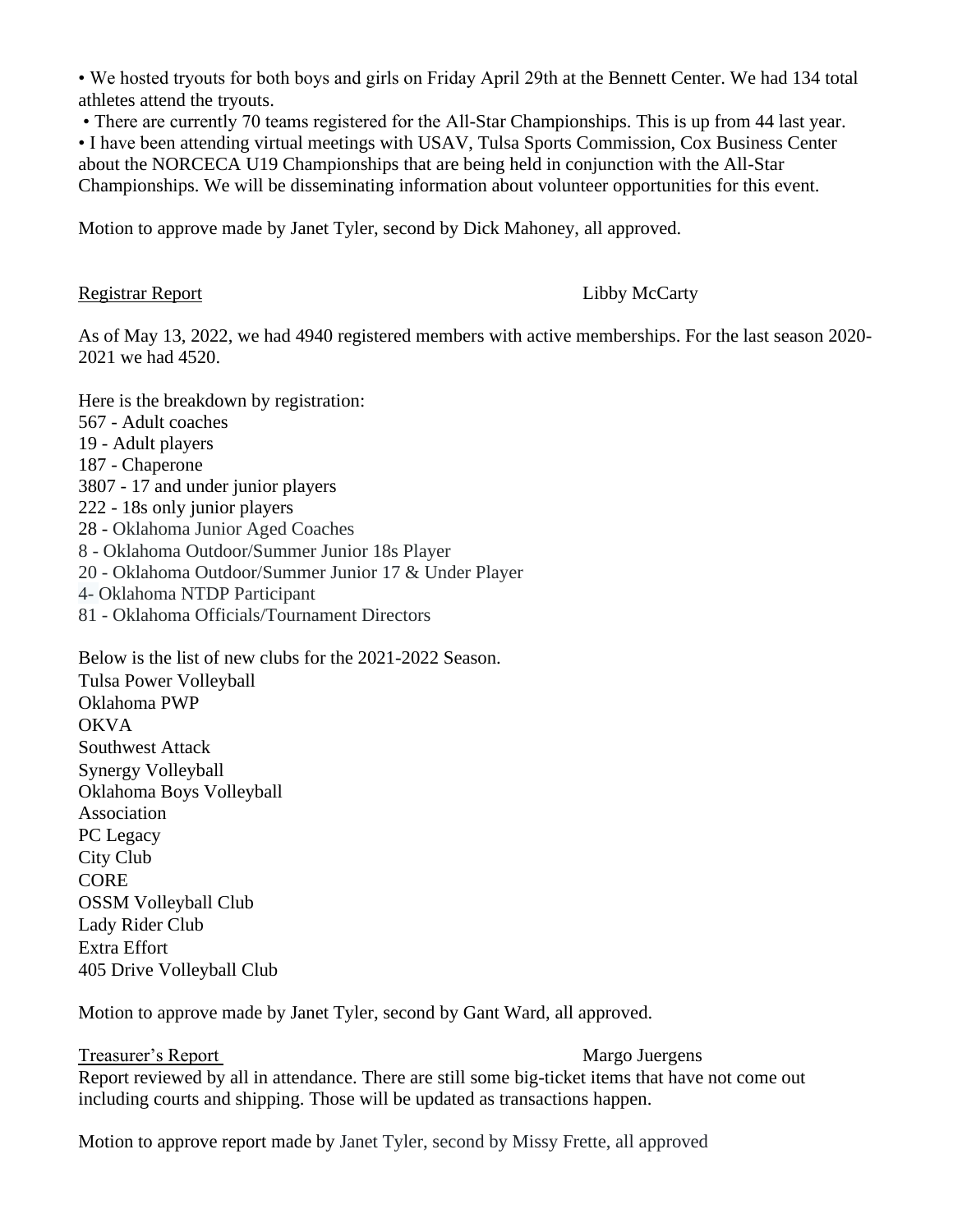# Officials Committee Report **Darin/Margo**

### **Committee Actions**

- Kayla Stevenson is now on the committee.
- Officials completed training:
	- $\degree$  OK22\_012 USAV Junior R2 Training 25 completed
	- o OK22\_013 USAV Line Judge Training 1493 completed
	- o OK22\_014 USAV Junior Scorer Training 54 completed
	- o OK22\_015 USAV Junior Asst. Scorer / Libero Tracker Training 1221 completed
	- o OK22\_110 Jr. Coach Scorer Only Training 5 completed
	- o OK22\_111 Jr. Coach Referee Only Training 19 competed
	- o OK22\_201 New Adult Referee Training 15 completed
	- o OK22\_202 Re-certifying Provisional Referee Training 7 completed
	- o OK22\_203 Re-certifying Regional Referee Training 11 completed
- Regional certification applicants not successful at Regionals
	- o Main reasons that the candidates were not successful was because the matches were easy, and the candidates made some errors.
	- o Committee is planning more on-court training next season with competitive matches. This will allow interruption of play/violation so that the official/evaluator will have the opportunity to discuss the play as it develops.

### **Future Topics for Committee Discussion**

- Further discussion on In Good Standing for officials
- Validating officials for tournament directors to know exactly who has completed all requirements through USAV verify eligibility
- Purple card
- Sanction Fee imposed by OKRVA for a team that fails to fulfill its officiating duties.

Report approved.

Junior/Rankings Committee Reports Jody Webber

Committee Actions:

- Reconfigured Ranking Data Instruction Sheet: approved by committee and sent to Bill, attached to this email
- Started and stalled the discussion with a lack of solutions/ideas for how we should include new impact clubs within the Region in the Rankings tournament. We stalled trying to find a way to fairly determine their invitation or lack of invitation so early in the season.

Future Topics for Committee Discussion:

- Freedom Bid: Does it qualify you for the Rankings Tournament-Yes
- Come up with a duty/job list we believe a "Region Employee" would be responsible for
- Tournament structure for the future... Handbook will be updated with recommendations and sent to the S&F committee.
- Should we have a Boys Junior Committee? Shawn and Jody will discuss.

Report approved.

Discussion about rankings. Should we look at a round robin format to give us "actual" rankings.

Structure and Function Committee Report Dick Mahoney Did not meet. Nothing to report.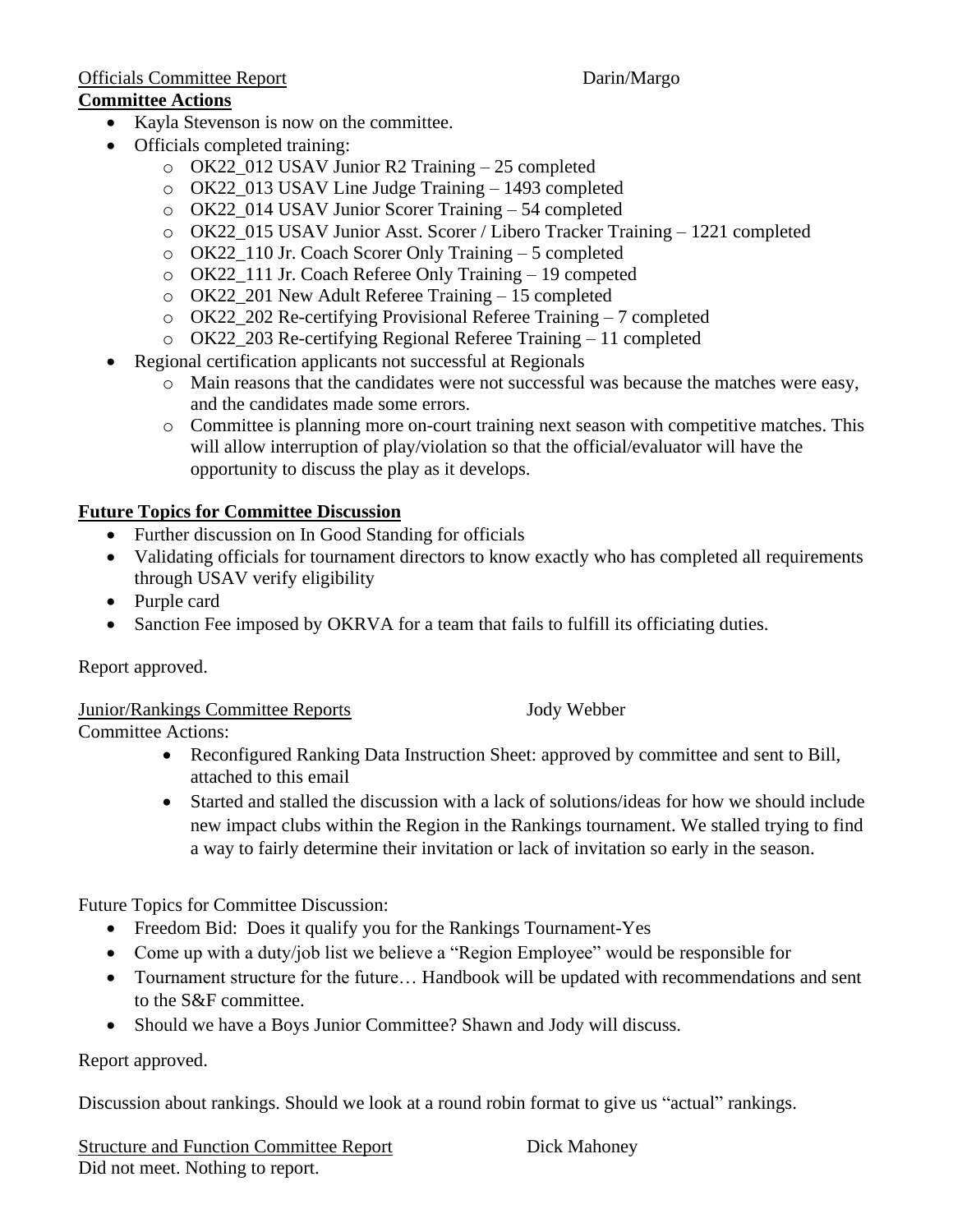## Finance Committee Report Nargo Juergens

Registrar and commissioner are paid quarterly.

Motion comes out of the committee for the region to reimburse Liberty and Freedom division bids. Motion approved.

## Ethics & Eligibility Committee Report David Blakemore

Nothing to report currently. Shawn had a couple of issues brought up to him. He will submit to the committee for review.

## Promotion Committee Report Shawn McCarty

We have received several rolls of banner with our logo

• We have received two pop-up tents with our logo. We will park two in OKC and two in Tulsa for beach events.

• We are still working on artwork and pricing on court markers and Safe Sport & Code of Conduct retractable banners.

All approved

## Boys Promotion Report Shawn McCarty

We have reached out to all the boys high school coaches about reapplying for grant assistance for the 2022-2023 season.

Motion to increase boys' promotional budget for 22-23 high school season to \$12,500 by Shawn McCarty, Second by Darin Thompson. Amendment to motion by Janet Tyler to increase the budget to \$13,700. The \$1200 increase would be to pay for facilities for the boys' state tournament.

All approved.

## Website/Social Media Report Blakemore/McCarty

Shawn stated that David Blakemore is the main OKRVA website updates and doing an excellent job on region website updates and social media updates. Darin Thompson does assist if necessary. Any region website updates, or social media updates are to be sent to Shawn McCarty for approval. .

## **NEW BUSINESS/MISCELLANEOUS**

Executive Committee Items Shawn McCarty (Player Transfer/Boys All-Star Funding) Player transferred from HOA after the season. Had permission from HOA to join the Ponca City Rowdies. -All Approved.

Boys All-Star Funding-came to the executive committee twice to add 2 boys' teams and increase the budget by \$5100 per team. -All Approved

# Safe Sport Liaison Bill Hamiter

We do not have a Safe Sport Liaison. All safe sport complaints go straight to Safe Sport Office. Safe Sport investigates almost all issues and those get judicated at the Safe Sport Office. OKRVA is not involved in the process anymore. If there are smaller issues that Safe Sport does send back to the region, those go to the ethics and eligibility committee.

Thompson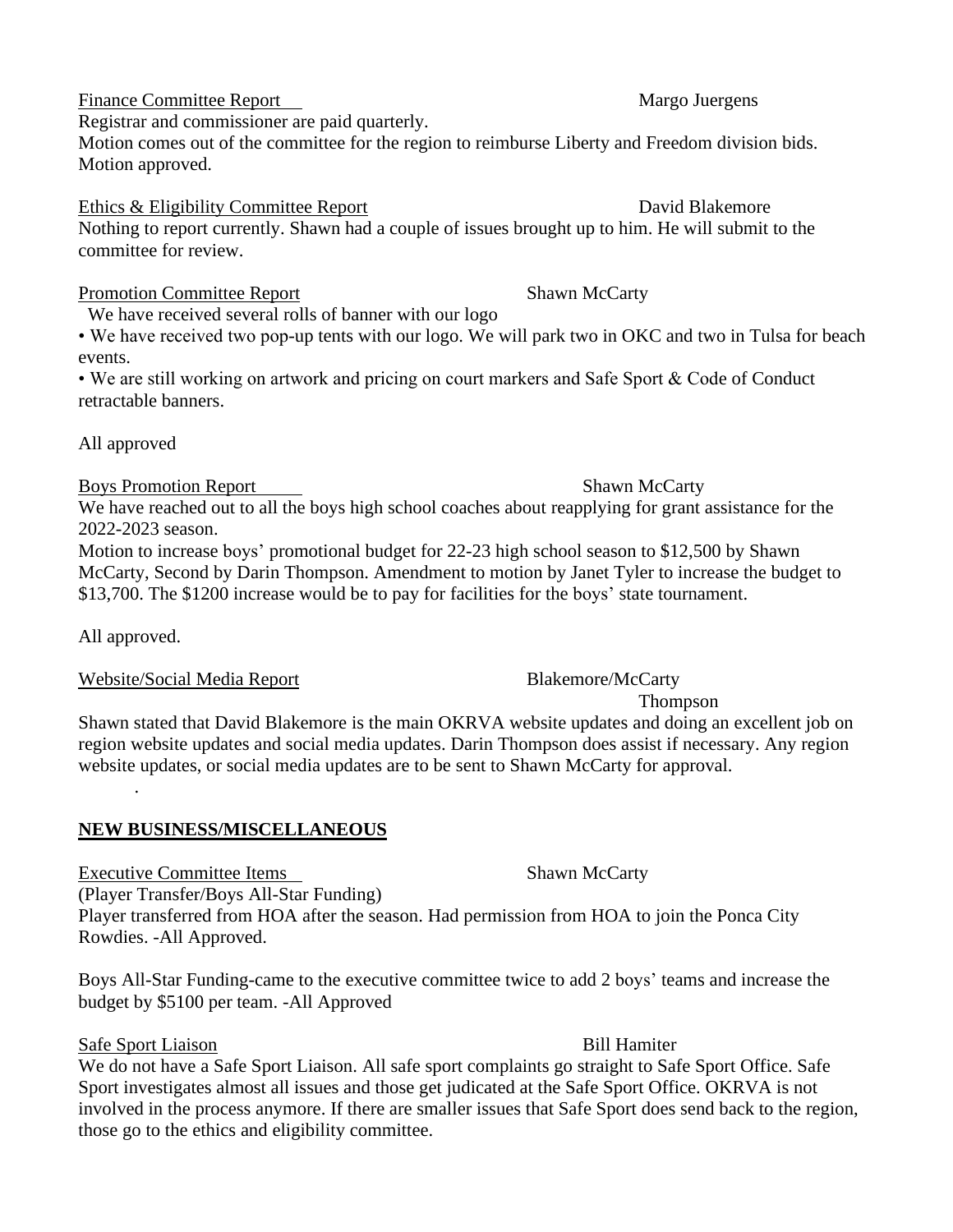2022 Regionals Recap Shawn McCarty

• We hosted 304 teams in 17 Divisions (both records) including two Boys Divisions and for the first time, a 10's Division.

• There were several people who offered their time/effort/expertise who made the event run well. Special thanks to the following:

o Elliot Blake o Margo Juergens o Jody Webber and the Rankings Committee o Cale Webber o Jay Brannon o David Blakemore o Janet Tyler o Ross Tyler o Mike Freeman o Artheia Freeman o Libby McCarty o Lauren McCarty o Drew McCarty o Julie McCarty o Pam Dean o Kristi Wrasse o Brooke Calhoun o Dex Lanno o Gianna Lanno o Shawnda Pennington o Chad Pennington o Kenzie Pennington o Jayden Knight

• Overall, I thought the event ran smoothly. We had one significant injury (high ankle sprain). According to our trainer, there were no other big issues. The food service personnel did an excellent job keeping up with the hospitality rooms. We added labor to assist with getting wristbands distributed once tickets were scanned. This helped expedite the entry process. Even with 10 more courts and additional teams/spectators in the Bennett Center this year, the entry process ran smoothly. Elliot created room on the floor plan to add an awards stage near the championship desk. This really made the awards process run efficiently. We noticed many teams and players getting their picture taken in front of our new banner. Jody Webber and Janet Tyler did an excellent job keeping up with the teams and the awards. After discussions with Jody, we feel like a Regionals Tournament Manual for future years would be helpful. We are working on this now. Jay Brannon took care of getting labor to install and tear down the courts. He had a large crew from Southmoore High School. The court installation/tear down went very smoothly. We currently have the Bennett Center, Pavilion and Centennial Buildings on hold for May 6-7, 2023. We will get a contract for review soon. Our contract with Courts Galore is up. They have asked us to sign a new agreement for the next three years. We have not received our bill from them for the court freight, but it is expected to be higher than last year (more courts and higher gasoline prices). We had paid attendance of 7,868 (4,070 two-day tickets and 3,098 one-day tickets). Our labor cost/hour for State Fair employees remained static from last year. We should expect an increase in these costs next year. Our catering increased by almost \$7,000.00. This is due to the cost for food and the increased volume to accommodate 40 more teams and additional officials.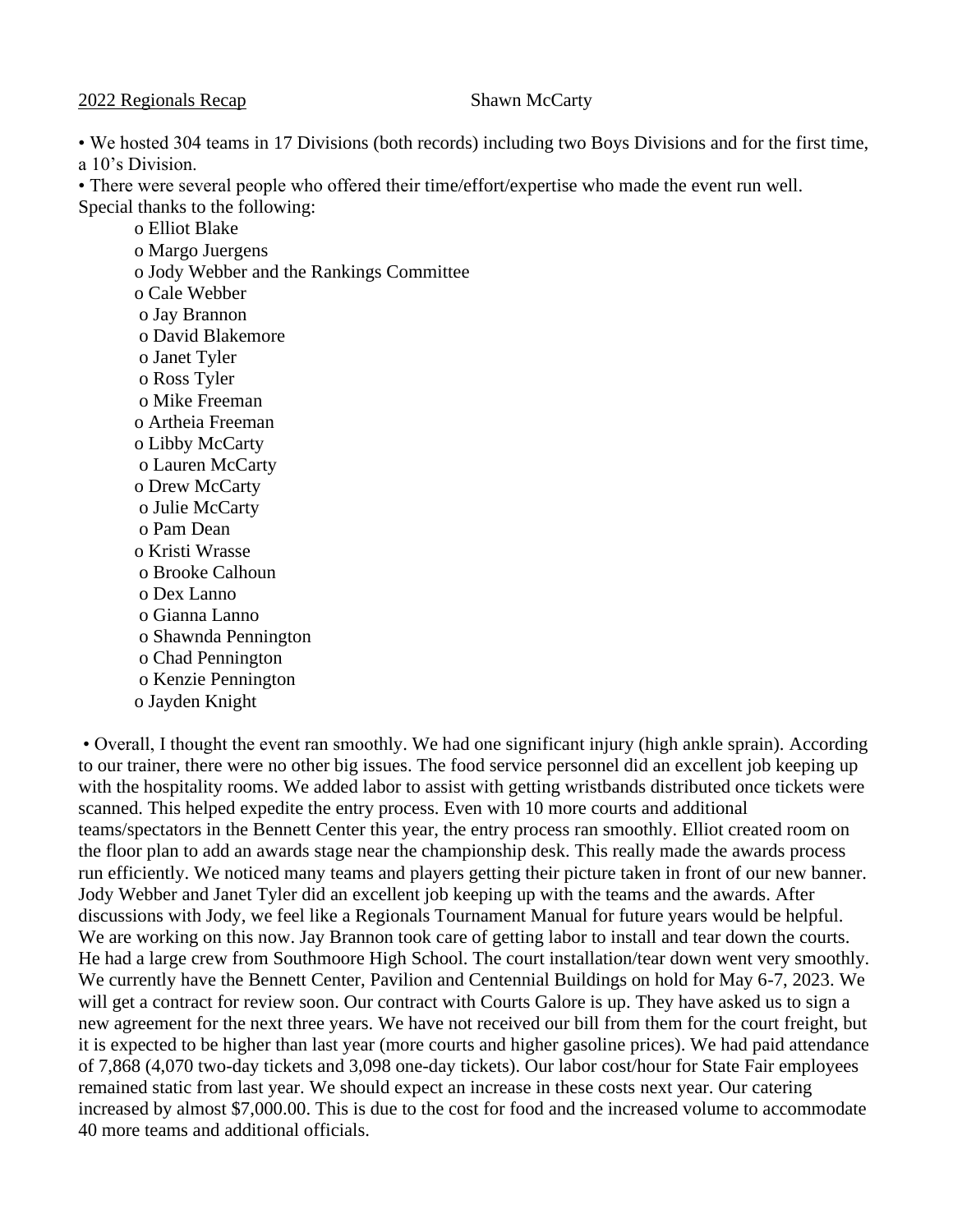- We awarded bids to GJNC's to the following teams.
	- o 11's OK Charge 11UA (National)
	- o 12's OP2 11 EP (National)
	- o 12's UPVBC 12 Pink (American)
	- o 13's OK Charge 13 UA (National)
	- o 13's OP2 12 EP- (American)
	- o 14's UPVBC 14 Open (National)
	- o 14's OP2 14-2 (USA reallocated from OP2 14-1 who qualified Open)
	- o 14's Rise 14's (American)
	- o 14's Charge 14 National (Freedom)
	- o 15's Charge 15UA (National)
	- o 15's UPVBC 15 Open (American)
	- o 15's OP2 15-2 (Freedom)
	- o 16's UPVBC 16 Open (National)
	- o 16's UPVBC Pink (American)
	- o 16's OK Charge 16 National (Freedom)
	- o 17's OK Blaze 17's (National)
	- o 17's UPVBC 17 Pink (American)
	- o 17's UPVBC 17 Mint (Freedom)

There was an issue with an outside individual setting up room blocks outside of what Shawn had done. We did not see any kick back from those rooms. Early communication by the region about which block is the "Official OKRVA Block" will be sent out.

Board recommends that Regionals in 2023 be in OKC and look at the 24-25 Regionals being held in Tulsa then back to OKC from 26-27.

Shawn will sign a 3-year contract with Courts Galore.

Adding the Championship Stage was a good Idea but will for sure need at least 2 people working the awards table.

Beach Regionals Update Blakemore/Chartier/McCarty Update given in above report.

### 2022 Tournament Sanctioning Shawn McCarty

Tulsa Attack is asking to be on the same weekend as Redlands again this year. Jody is asking for the same protocols for assigning officials as last year and Darin does not wish to do that. Shawn will speak to the executive committee to ask for some direction on this matter.

GJNC/BJNC/Open Teams Support Shawn McCarty Update discussed above.

Boys Grant Report/Motion Shawn McCarty Update discussed above.

Review Hiring of New positions for Region Bill Hamiter

Committees need to bring recommendations to the board then those go to the Finance Committee for budgeting. Information can be sent to Bill.